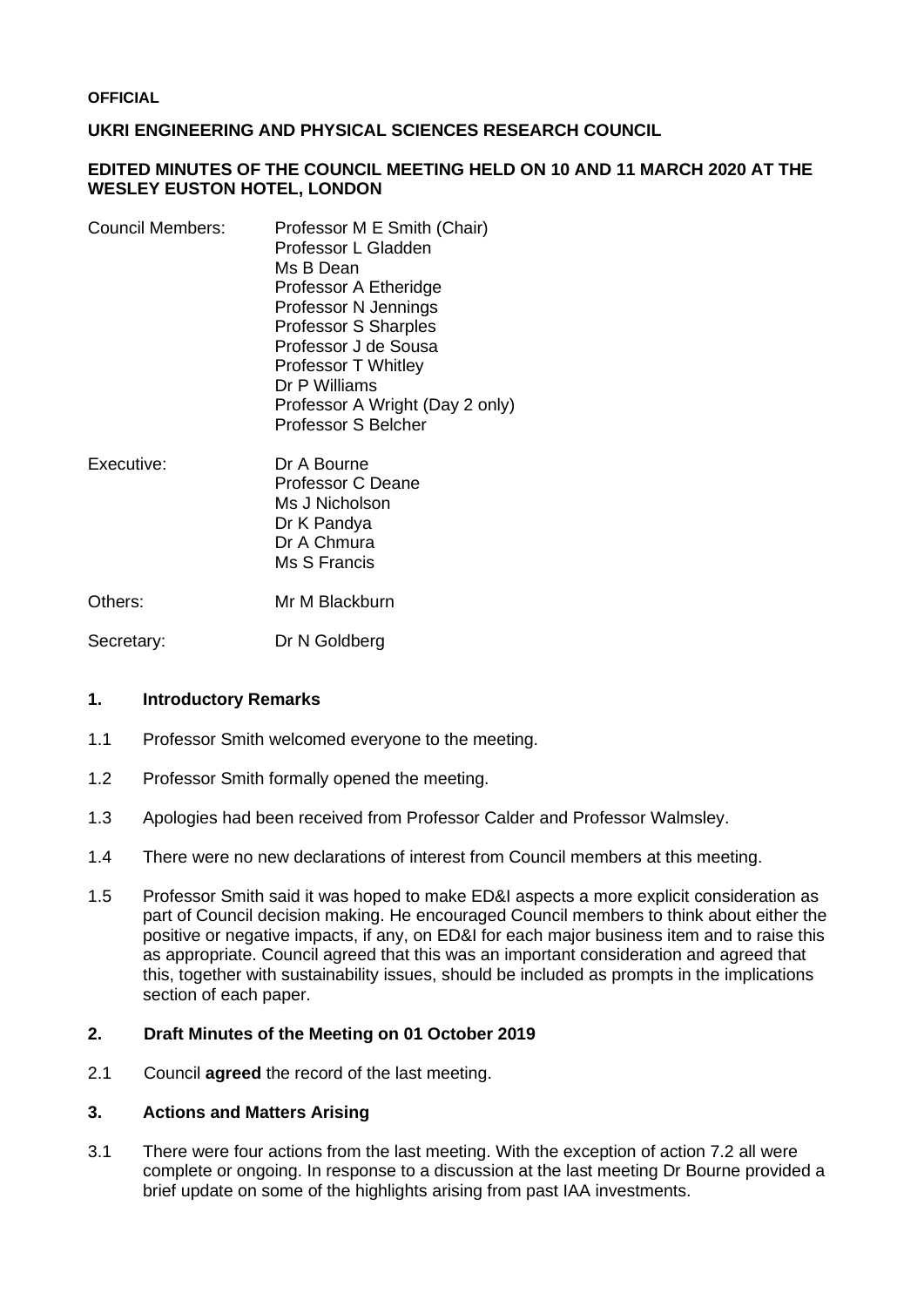3.2 Dr Pandya followed by providing Council with a brief update on the forthcoming COP26 event and UKRI's involvement. He also briefly reported on the Energy Deep Dive paper which had been presented to the UKRI Board. This had been extremely well received. The agreed next steps were to focus on the forward strategy for the UKRI Energy Programme in the context of the UK's Net Zero target. This in turn should address some of the critical features that are needed to achieve decarbonisation of the energy system including the need to increase the level of industry involvement to enable widerspread deployment. The Board have asked for EPSRC to revert to the Board in due course with a paper presenting the forward strategy for the UKRI Energy Programme. Professor Gladden said EPSRC would work in conjunction with the Energy Strategic Advisory Committee through the spring and summer 2020 targeting a UKRI Board at the July meeting. The Board had emphasised that business, government (including CSAs) and UKRI needed to be working together and that BEIS had a coordinating role in that respect. Professor Gladden would be meeting with BEIS colleagues and also taking this forward with Patrick Vallance and business stakeholders.

# **4. Reflections on the Outputs from the Council Awayday (EPSRC 01-20)**

- 4.1 Dr Goldberg took this opportunity to reprise the outputs from the awayday that took place on 21 January. She said these outputs would provide the basis for future Council business items and had also helped to shape and develop input to the SR.
- 4.2 Council **noted** the outputs and concluded that the awayday had been successful and that the format had worked well. It was therefore **agreed** that the Office should find a suitable date in the next 12 months to convene another awayday preferably in the margins of an existing formal Council meeting.
- 4.3 Professor Smith said that he had attended a meeting of all Council SIMs on 04 February. This had been chaired by Sir John Kingman. This was the first time such a meeting had been convened. Part of the discussions centred on the role of Councils and the responsibility of the SIMs. It was widely agreed that the preferred operating model for Council meetings was for the SIM to chair such meetings, so that those Council not using this approach were strongly encouraged to do so. The SIMs also took the opportunity to discuss the emerging 2025 Vision and plans for the next all-Council event scheduled for June 2020. Overall the meeting had provided a useful forum for discussion and there was an appetite to make such meetings a regular, six-monthly event.
- 4.4 Professor Smith said that, following a discussion at the last Council meeting, some industry members had met with UKRI colleagues involved in the development of the 2025 Vision. He invited those who had attended the meeting on 13 February to provide any feedback. Those that had attended agreed that the engagement had been both positive and open, providing a welcome opportunity to begin to improve and shape strategy. However, it was apparent that this was very much the start of a process and there was an expectation that UKRI colleagues would convene a further meeting. Professor Gladden said that she would follow this up with UKRI colleagues.

# **5. BBSRC/MRC Session – Planning (EPSRC 02-20)**

5.1 Dr Pandya introduced this item which set the scene for the forthcoming discussion with BBSRC and MRC Council representatives. The paper, which had also been circulated to the other Councils, provided context and outlined key collaborations and activities as background to the session.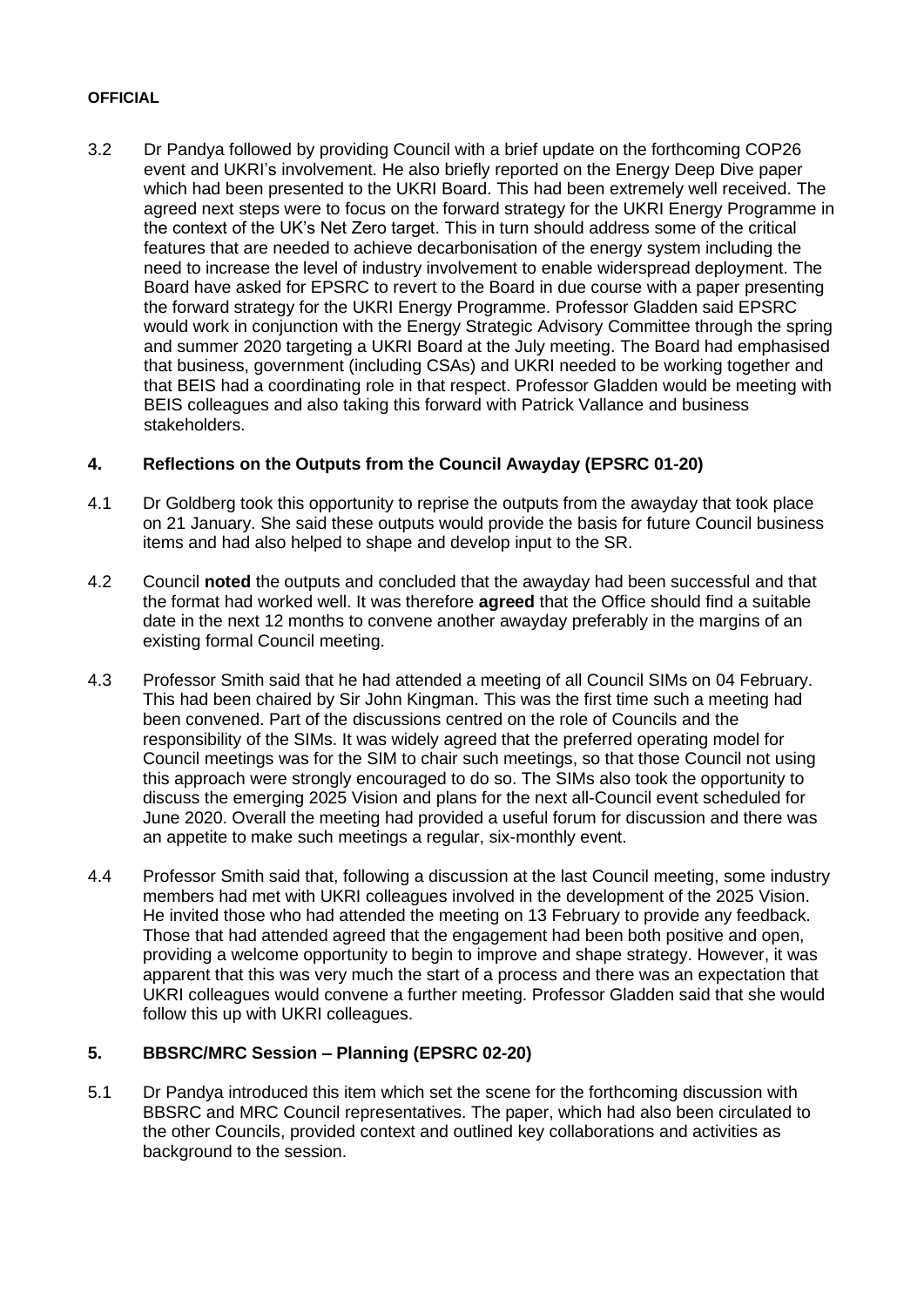- 5.2 In the ensuing discussion Council identified those areas which they would like to explore further in discussion should the opportunity arise.
- 5.3 Council thanked Dr Pandya and Ms Francis for all of their efforts in preparing and setting the context for the forthcoming discussion.

## **6. BBSRC/MRC Roundtable Discussion**

- 6.1 Professor Smith formally welcomed representatives from BBSRC and MRC Councils. He said that this was one of a series of cross-Council discussions that EPSRC was convening.
- 6.2 Before the session began Mr Blackburn took the opportunity to appraise the Councils on the UKRI response to Covid-19. He said that the response was being managed centrally within UKRI. A business continuity structure was in place, with Mark Walport leading a 'Gold' team comprising the Executive Chairs and Chief Finance Officer. A 'Silver' team, led by the Chief Finance Officer, comprising functional leads was managing the operational planning. 'Bronze' teams, including a business continuity lead within each Council, manages locally. The Gold team currently met weekly, and the Silver team meet twice weekly, once with all of the business continuity leads. Mr Blackburn emphasised that UKRI was being led by the guidance from government and working within the framework set out in the government's action plan. He said while there was currently no policy to stop normal business UKRI was however planning its preparedness and contingency actions. He said that scenario-planning was therefore underway, including how to manage our business remotely and prioritise functions. He added that he anticipated that it would probably be necessary to extend projects and grant deadlines.
- 6.3 Professor Smith then invited Dr Pandya, Dr Rob Buckle (MRC Chief Science Officer) and Professor Melanie Welham (BBSRC Executive Chair) to say a few words of introduction. Each set out the challenges, the drivers and potential opportunities for possible future collaborations from their own perspectives.
- 6.4 Ms Francis then described the format for the rest of the session. Attendees were invited to break out into groups to discuss some broad areas which were framed around a set of questions. The full summary of these discussions can be found in Annex 1.
- 6.5 Professor Smith closed this session by thanking everybody for their positive contributions and added that he hoped that this would provide the basis for fruitful future collaborations as part of the shared UKRI endeavour. He added that it was intended that the following dinner would also provide the opportunity for further informal conversations and networking.

# **7. Presentation by Professor Kev Dhaliwal**

- 7.1 Professor Smith welcomed Professor Dhaliwal who had agreed to provide a presentation entitled "*Fusing and Translating Across Disciplines"* showcasing his research that spanned both the EPSRC and MRC portfolios.
- 7.2 Professor Smith formally closed the first day of the Council meeting by thanking Professor Dhaliwal for his informative and engaging presentation.

# **COUNCIL MEETING WEDNESDAY 11 MARCH 2020**

# **8. Reflection on the Discussion with BBSRC and MRC**

8.1 Professor Smith began by saying that the engagement with the other Councils had proved stimulating and positive.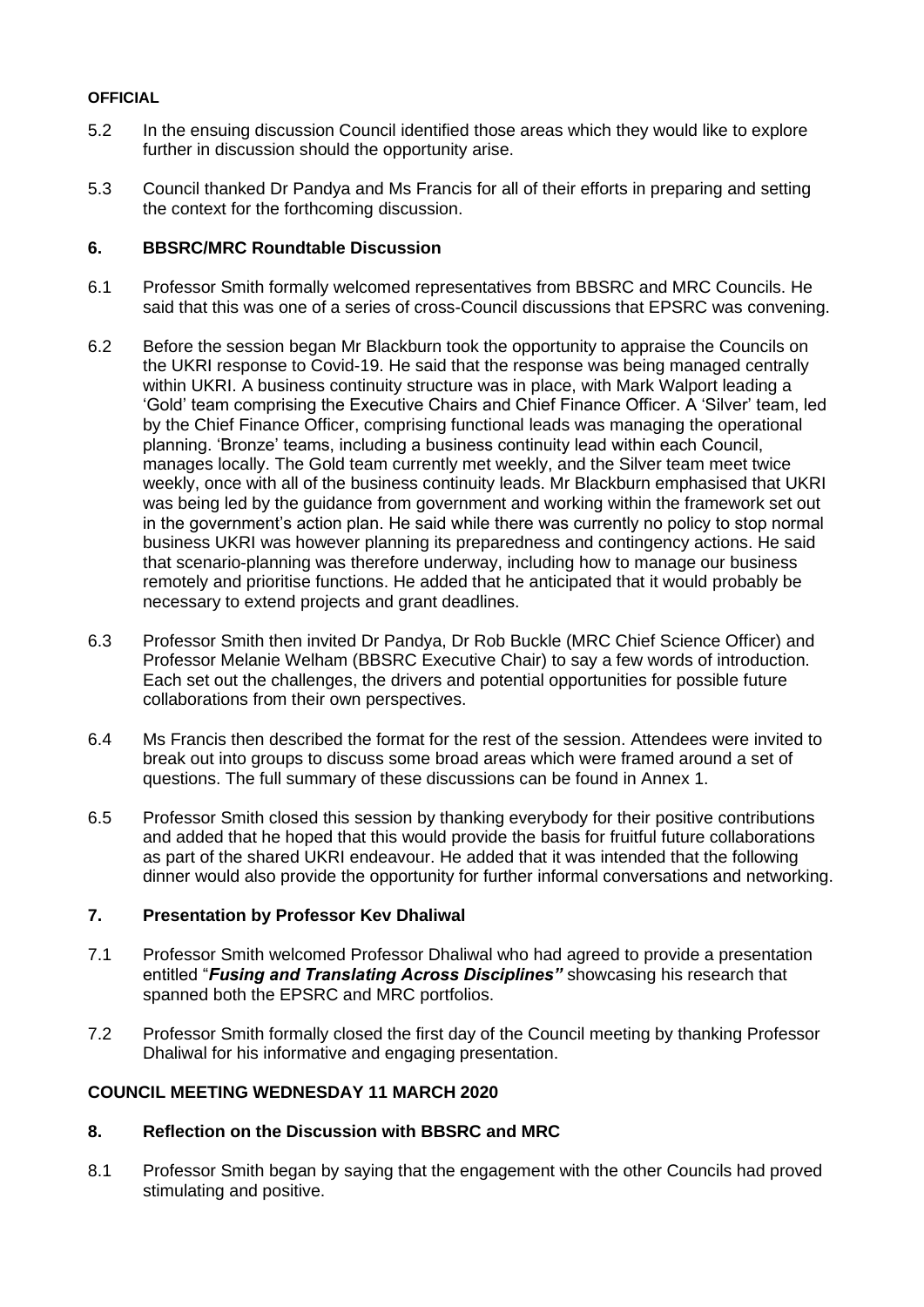8.2 Each of the facilitators for the breakout sessions reprised the main topics/opportunities emerging from the deliberations. These are summarised and grouped below:

# **Health, Technology and Society**

- Pandemic preparedness diagnostics and sensors, plug and play approach for vaccine production;
- Saving the NHS with technology to help the transition to becoming more patientcentric;
- Optics, chemistry and biology new ways for measuring and imaging.

## **Computing, Modelling and Digitalisation**

- Quantum computing in modelling biology and drug discovery;
- Next generation computing beyond exascale;
- Digital twins and digital humans;
- Digitalising healthcare through the supply chain, drawing parallels with the Manufacturing Made Smarter ISCF Challenge.

## **Agriculture, Technology and Society**

- Food and sustainability;
- Decarbonising agriculture;
- Healthy diet (plant based) and how to deliver it.

## **Synthetic Biology**

- Synthetic biology for net zero;
- Develop synthetic biology expanding tools and techniques.

#### **Advanced Materials**

- Zero embodied carbon materials from biosources;
- Medical Materials.
- 8.3 Council reflected on the importance of working together across BBSRC and MRC to coconstruct these areas whilst being clear on the EPS contribution within a multidisciplinary context. The importance of commonality of language, thinking holistically about the ecosystem and working together to horizon scan for UKRI was also recognised.
- 8.4 Dr Pandya concluded that this gave a clear steer on topic areas to be developed further with BBSRC and MRC, noting the importance of working together to develop them further. Dr Pandya confirmed that the Executive would start conversations across the Councils with a view to feeding into Spending Review deliberations.

### **ACTION: Dr Pandya**

### **9. Executive Update (EPSRC 03-20)**

9.1 Council were appraised of developments associated with the EPSRC Spending Review bids. **Minute not included as contains exempt material, at the time of publication, under the terms of the Freedom of Information Act 2000.**

#### **ACTION: Dr Chmura**

- 9.2 Ms Nicholson reminded Council of the recent Government announcement of additional funding for mathematical sciences which would be delivered by EPSRC. This additional funding of up to £300m would span the breadth of the EPSRC Mathematical Sciences Programme.
- 9.3 Ms Nicholson informed Council that an advisory group was being set up and that Professor Etheridge had kindly agreed to chair that group. A total of 12 people had agreed to join and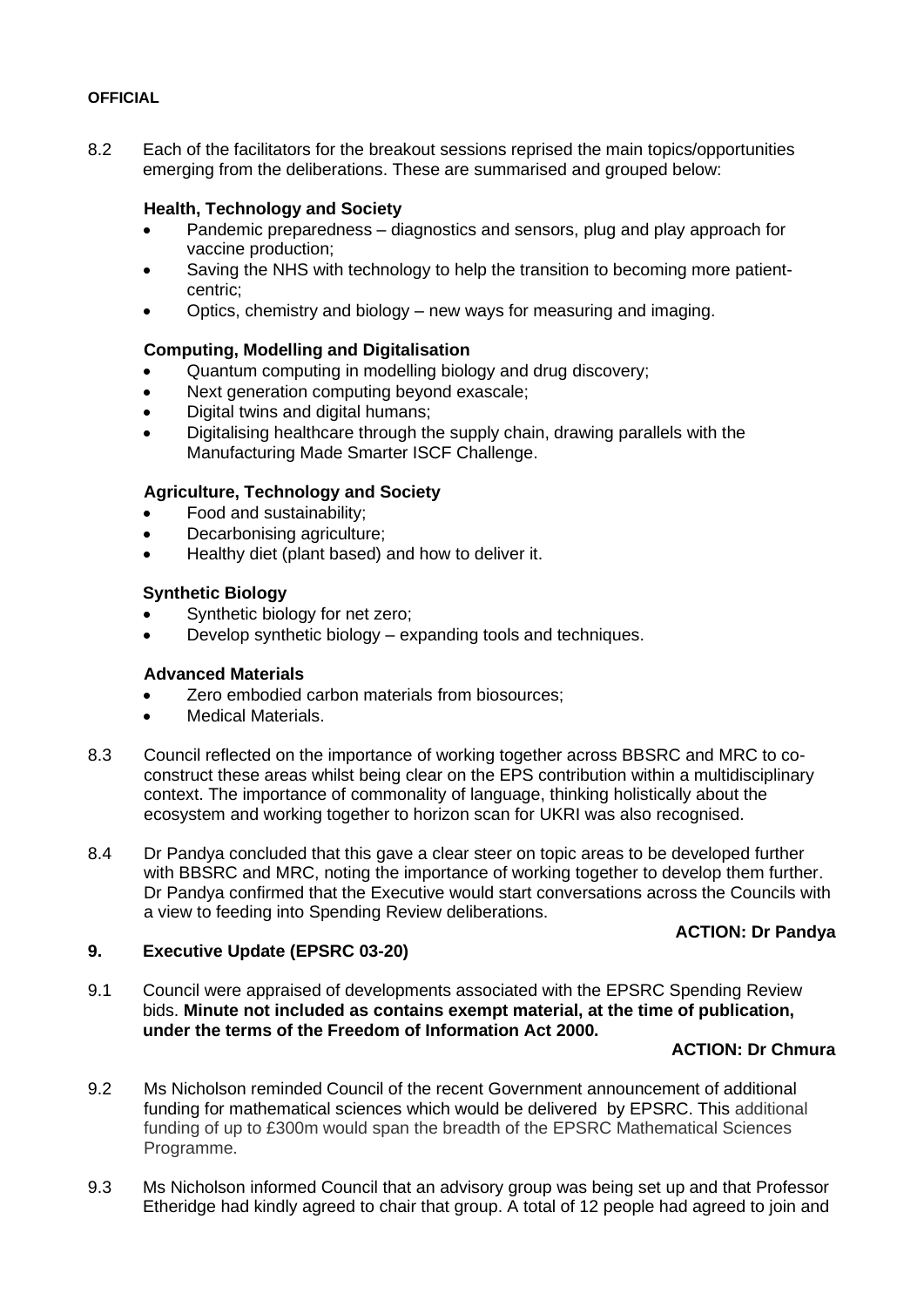the first meeting was scheduled for 23 March. She said that further work was required to develop a business case for BEIS, but it was anticipated that all funding will be signed off by September 2020 when work will begin in earnest to commit the funding. Professor Etheridge said that EPSRC staff had played a huge part in securing this new funding and thanked them for all of their efforts. Ms Nicholson undertook to keep Council informed as further precise details emerged.

- 9.4 Ms Nicholson then provided Council with an update on the current financial position. She reported that EPSRC was on course to meet its financial targets for 2019/20.
- 9.5 Dr Chmura reminded Council that the UKRI Executive Committee had agreed to remove the requirement for the Pathways to Impact attachment and the associated summary Impact Statement for funding applications from 01 March 2020. She said that while there is no longer a requirement to capture this in a separate section decisions on how to assess impact from 01 March onwards are at the discretion of individual Councils. Reflecting EPSRC's view that impact-enhancing activities are an integral part of high-quality research programmes, EPSRC had removed the 'Impact' assessment criterion and had merged the assessment of impact into the overall 'Quality' assessment criterion. Guidance had been provided to all staff and university colleagues on the details surrounding these changes, as well as plans for managing the transition period. Dr Chmura said that Councils had treated impact differently across UKRI so the effect is greater for some. She closed by saying that she hoped that the new funding service would drive a more harmonised approach.
- 9.6 Professor Deane reported that since the last Council meeting she, Lynn Gladden and Neil Viner had continued with the series of visits to EPSRC's framework and strategic university partners. This had provided an opportunity to provide an update on developments in the UKRI/EPSRC landscape and to elaborate on EPSRC's 2019 Delivery Plan. She briefly reported on the main themes discussed. She concluded by saying that the engagements had proved to be extremely positive and proactive. Dr Wright said that he had attended one of these visits and this had proved very worthwhile and encouraged other Council members to get involved in the future.
- 9.7 Finally, Professor Deane reported that the exercise to recruit members to the recently established Science, Engineering and Technology Board (SETB) had now been completed. A total of 12 members had been appointed and both Dr de Sousa and Professor Jennings had kindly agreed to represent Council on the Board for the first year. She said that the size of the Board was larger than originally anticipated, but this was due to the large number of high-quality applications and the desire to have adequate coverage across UK regions.
- 9.8 Council **noted** the update.

# **10. Spring Budget 2020 Update**

- 10.1 Professor Smith welcomed Emma Lindsell (Executive Director UKRI Strategy and Governance) who had agreed to provide an update on the forthcoming Spring Budget. She summarised by saying that the Budget was expected to be extremely positive about the path to 2.4% and would provide an excellent stimulus in that regard. She said that she anticipated an investment of £22bn of R&D public investment over 5 years. She closed by saying that the SR negotiations between now and July will determine how the funding will be allocated across the relevant public sector bodies.
- 10.2 Council **noted** and **welcomed** the update and thanked Emma and her team for their work on this.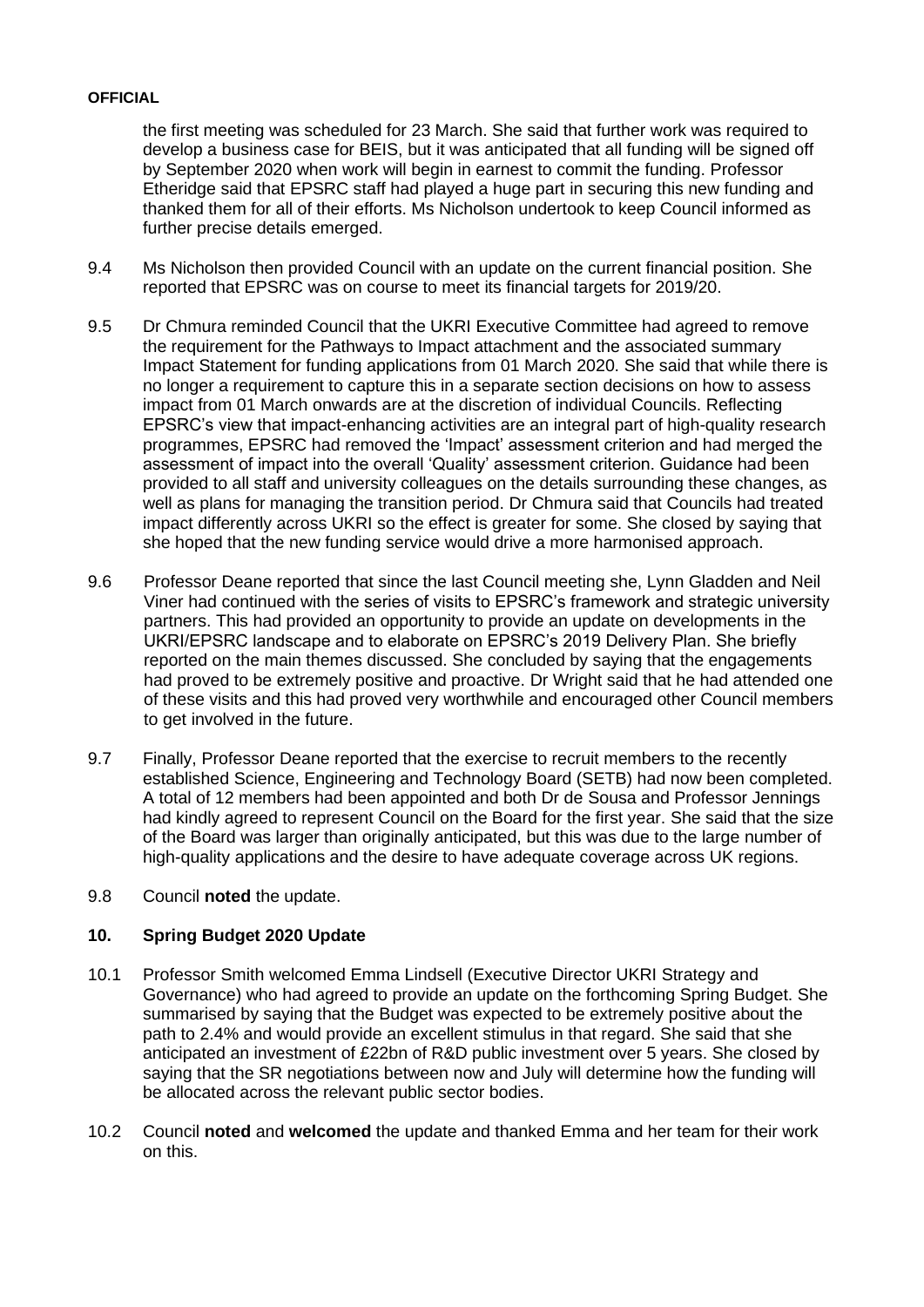# **11. Evolving the Way EPSRC Manages its Portfolio (EPSRC 04-20)**

- 11.1 Ms Francis introduced this paper which presented the findings of a Council/Strategic Advisory Network workstream that has been considering the evolution of the balancing capability strategy used to manage EPSRC's portfolio. Council members Professor Whitley and Professor Etheridge both participated in the workstream.
- 11.2 Ms Francis said that the working group had acknowledged that the research funding ecosystem had moved on considerably since the inception of this strategy and indicated that it was likely that further change would follow in the current research funding environment. It concluded that EPSRC therefore needed to be able to react/respond to opportunities with greater speed and agility. This would change the focus of portfolio management to be more based on the future outcomes that it wanted to achieve. This intelligence should be informed through a more coherent approach to horizon scanning to spot emerging ideas and finding mechanisms to support them e.g. through the big ideas pipeline. This could be done through multiple routes and the use of a dynamic taxonomy to gain greater understanding of the EPSRC portfolio.
- 11.3 Council thanked the work stream members for their insightful report and endorsed the emerging principles and recommendations. It particularly agreed that EPSRC should no longer assert an aspiration to "grow, maintain or reduce" the size of an individual research area, but rather move to towards an approach that was more geared to managing the whole portfolio. Council discussed at length the need for new tools, greater agility, the ability to spot trends. This probably needed ramping up both the dialogue and engagement mechanisms in order to facilitate a new approach. It was agreed that overall a more dynamic taxonomy was required for all of this to happen. It asked the Executive to keep Council informed of progress with development of portfolio management tools.

# **12. Responsible Innovation (RI) (EPSRC 05-20)**

- 12.1 Dr Chmura introduced this paper which set out EPSRC's current approach to RI. It also presented the outcome of a Council/Strategic Advisory Network workstream that had been tasked with reviewing EPSRC's current approach and to suggest ways to better embed a culture of RI within the wider EPS community.
- 12.2 Council discussed this at length and recognised that this was an important, but potentially sensitive area and that there was a balance to be struck between appropriate intervention and increased bureaucracy. This was particularly important in the current environment, given the strain on resources and the drive to reduce bureaucracy. Professor Sharples made the point that the key question for EPSRC and researchers was how do we do this research responsibly, not should we do it or not. Council also agreed that it would be helpful to be able to cite some examples of where failure to adopt a responsible innovation approach had had detrimental results as this would help to make a more compelling case. Dr Chmura agreed to source such examples.
- 12.3 Professor Smith summarised by saying that this was clearly a complex area and it was important for EPS researchers to have the tools to better understand what their responsibilities are in respect of responsible innovation and to be able to address these. He added that training for new researchers and better visibility of the approaches and mechanisms appeared to be the main priorities in moving this forward. He concluded by saying that it would be useful for Council to revisit this issue at a future meeting and also to understand the UKRI wide position.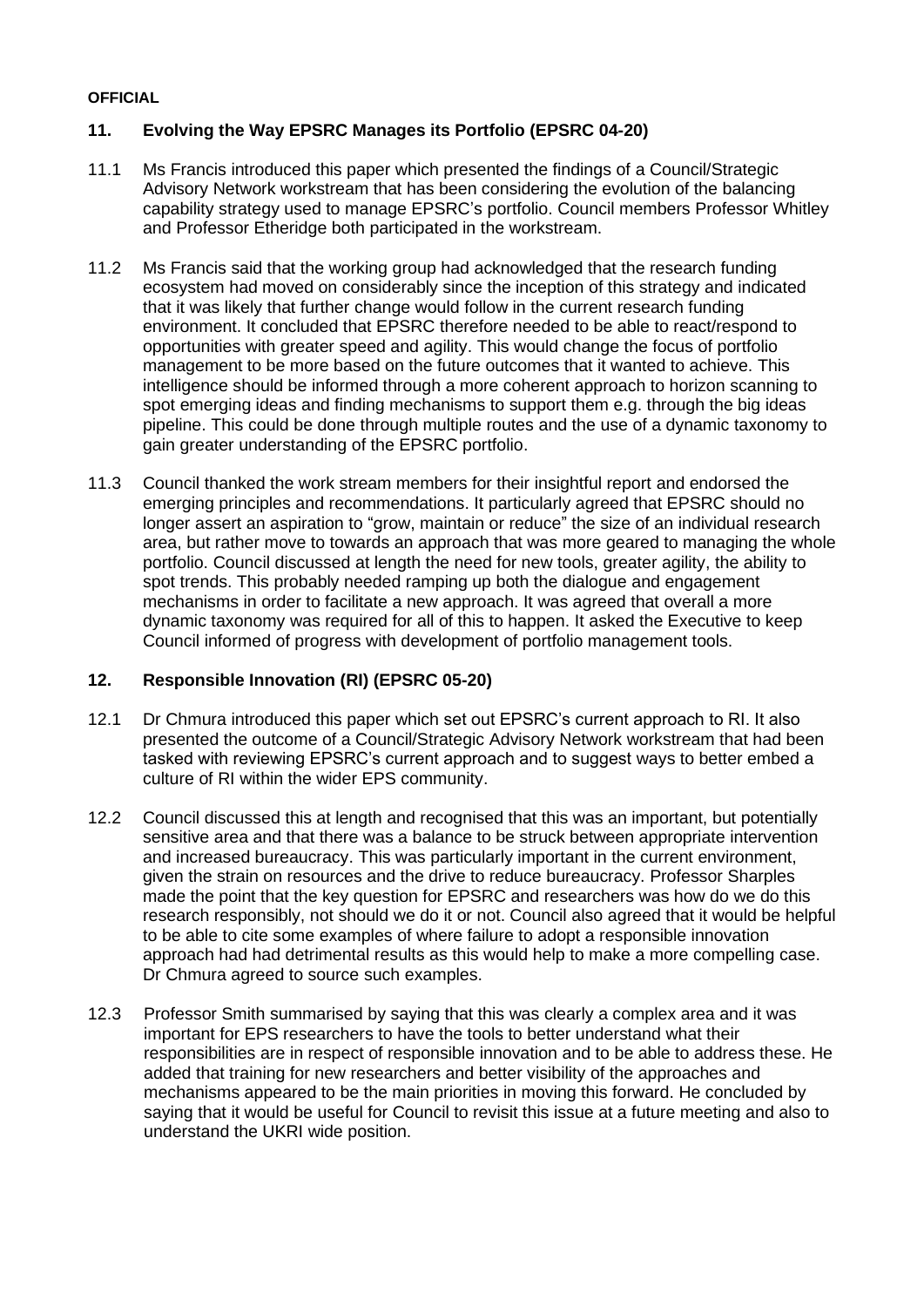# **13. Any Other Business**

- 13.1 Council **noted** the risk paper included in the information papers, but **agreed** that at the October meeting the risk paper should be scheduled as a main agenda item to allow a detailed discussion.
- 13.2 Council **agreed** the messages that should be conveyed from today's meeting in its report to the UKRI Board.
- 13.3 Council **noted** that Professor Whitley's tenure on Council which was due to end on 31 March 2020 had been extended for a further 3 years. In addition the tenures of Professor Smith, Professor Jennings and Dr Williams whose terms were due to end in March 2021 had also been extended until March 2024. Council noted that EPSRC would be seeking to appoint 3 new Council members in the recruitment round that would commence shortly. Dr Goldberg agreed to circulate the advert once it went live.
- 13.4 Finally, Professor Smith informed Council that today was Ms Dean's last meeting. On behalf of Council and the Executive he thanked her for all of her contributions and her outstanding commitment to Council. Her insightful contributions especially in the innovation space had been much appreciated in addition to her timely interventions and her collegiate approach. He wished her well for the future and said that he hoped he and Council would continue to engage with her.

## **14. Next Meeting**

14.1 Council **noted** that the next meeting was scheduled for the 12 and 13 May 2020.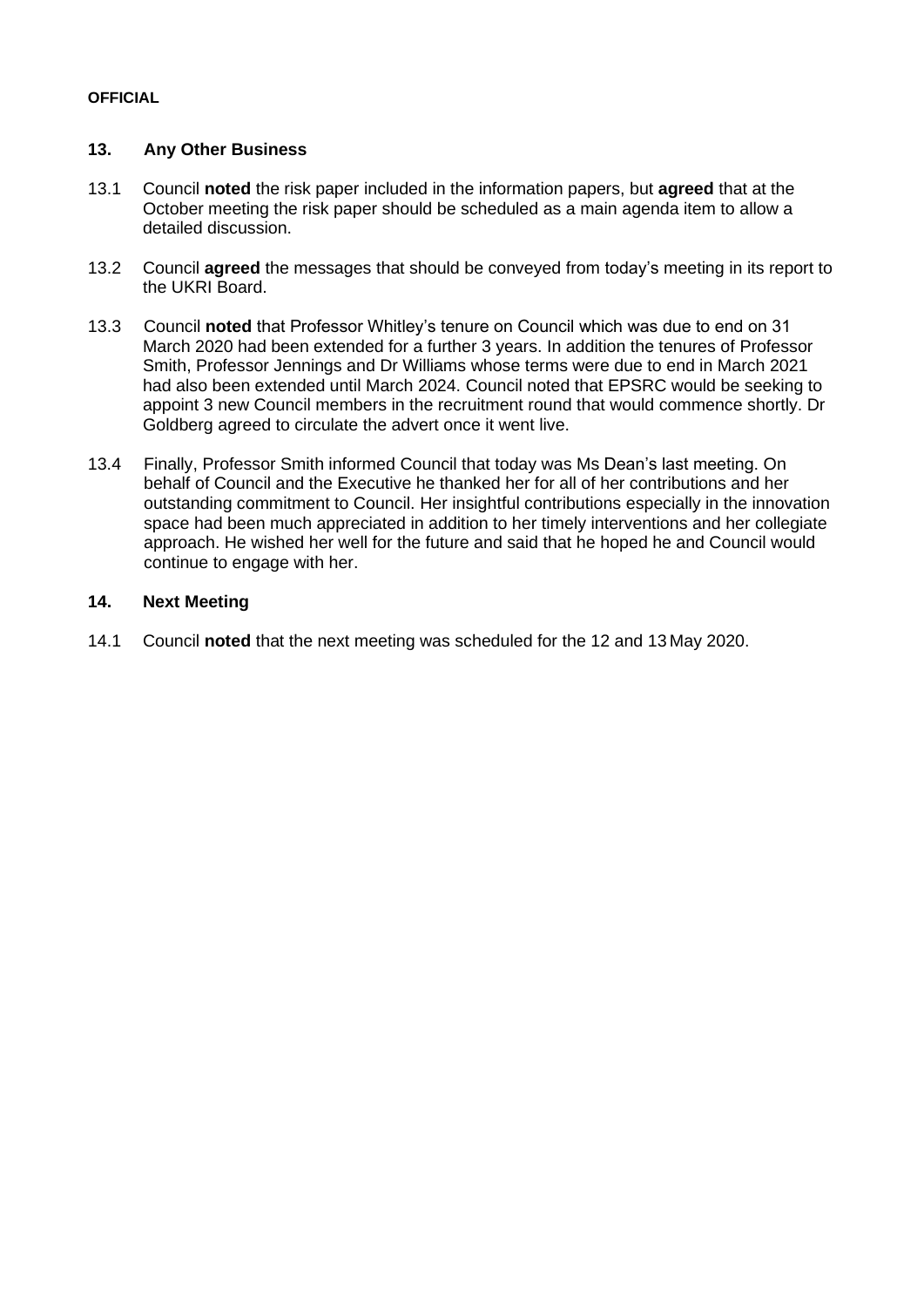| <b>Short Summary</b>                                                                            | <b>The Current</b><br><b>Situation</b>                                                                                                                                                                                                         | <b>The Problem</b>                                                                                                                                                                                                                                                                        | <b>The Domain</b><br><b>Requirements</b>                                                                                                                         |
|-------------------------------------------------------------------------------------------------|------------------------------------------------------------------------------------------------------------------------------------------------------------------------------------------------------------------------------------------------|-------------------------------------------------------------------------------------------------------------------------------------------------------------------------------------------------------------------------------------------------------------------------------------------|------------------------------------------------------------------------------------------------------------------------------------------------------------------|
| <b>COMPUTING, MODELLING AND DIGITALISATION</b>                                                  |                                                                                                                                                                                                                                                |                                                                                                                                                                                                                                                                                           |                                                                                                                                                                  |
| Quantum computing -<br>e.g. in drug discovery                                                   | Not yet been<br>considered                                                                                                                                                                                                                     | How do we exploit<br>quantum computing to<br>approach modelling<br>differently in bio                                                                                                                                                                                                     | Bring people together                                                                                                                                            |
| Expanding on tools<br>and techniques that<br>meet our collective<br>needs<br>Common to all      |                                                                                                                                                                                                                                                |                                                                                                                                                                                                                                                                                           | Skills a key part of this                                                                                                                                        |
|                                                                                                 | Next gen computing<br>beyond exascale<br>Neuromorphic<br>Quantum<br>Analogue?<br>Computing underpins<br>all research<br>Unlock previously<br>unfeasible research                                                                               | Energy demand<br>Responsible collection<br>and compression -<br>storage of vast<br>amounts of data<br>Infrastructure<br>Research ethos re.<br>data<br>Quantum - practicality<br>New architectures<br>UK is behind<br>internationally in<br>supercomputing power<br>/ ability / capability | Infrastructure networks<br>- computing energy<br>Standardised<br>processes<br>Cross-fertilisation of<br>ideas from<br>experienced fields -<br><b>DNA/Physics</b> |
| Large data sets from<br>different perspectives<br>in a systemic way<br>including digital health | $\overline{AI}$ in data sets<br>DE – data as a<br>predictor of diseases<br>Links to the gaming<br>industry<br>Interface with MRC<br>and BBSRC - role for<br>psychology<br>An opportunity<br>Ethical, RI, legal<br>frameworks, wearable<br>tech | Overcoming computer<br>sci being a service<br>industry<br>Using data resources<br>from other agencies<br>Trying to focus this<br>Creative industry links<br>to the portfolio - need<br><b>AHRC</b> involved                                                                               |                                                                                                                                                                  |
|                                                                                                 | Digital human<br>Some really good<br>digital twins already<br>Could make exciting<br>case                                                                                                                                                      | Need a good<br>understanding of<br>systems to begin with<br>right now<br>Feasibility /<br>trustworthiness                                                                                                                                                                                 | Links to computing<br>(beyond exascale)<br>infrastructure                                                                                                        |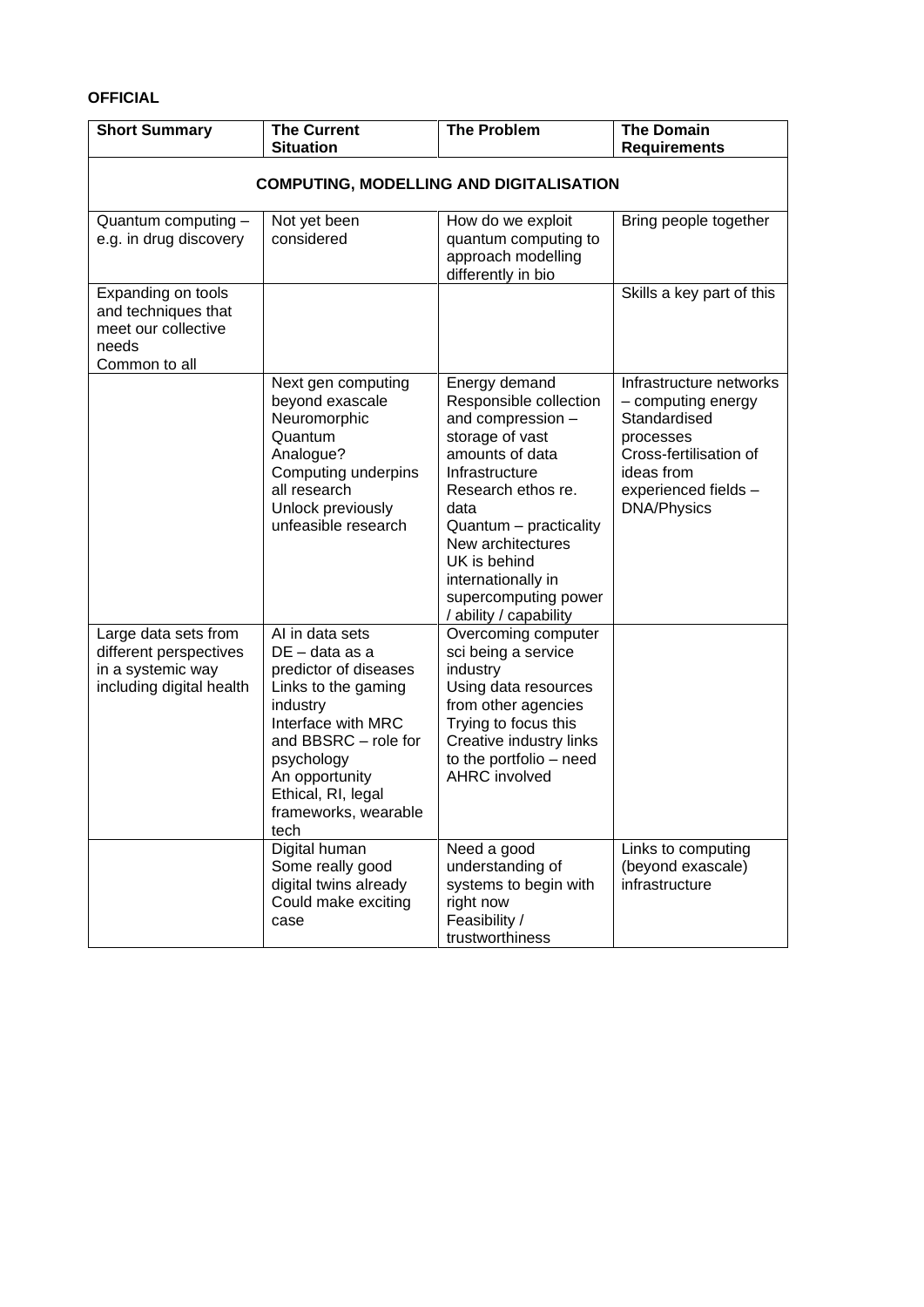| <b>Short Summary</b>                                                                                  | <b>The Current</b><br><b>Situation</b>                                    | <b>The Problem</b>                                                                                  | <b>The Domain</b><br><b>Requirements</b>                                                                                                         |
|-------------------------------------------------------------------------------------------------------|---------------------------------------------------------------------------|-----------------------------------------------------------------------------------------------------|--------------------------------------------------------------------------------------------------------------------------------------------------|
| <b>AGRICULTURE, TECHNOLOGY AND SOCIETY</b>                                                            |                                                                           |                                                                                                     |                                                                                                                                                  |
| Food as on integrating<br>theme                                                                       | Food for healthier<br>people and planet is<br>more important than<br>ever | Industry needs to<br>produce healthier<br>food, more<br>sustainability and<br>people need to eat it | Agri-tech and<br>engineering, social<br>science to understand<br>societal change and<br>what is needed to<br>inspire it from UKRI<br>perspective |
| Green ammonia<br>decarbonising<br>agriculture with<br>precision approaches<br>of nitrogen application |                                                                           | Current carbon<br>production of<br>agriculture                                                      | AI, robotics,<br>automation, global<br>monitoring (?) with<br>satellites                                                                         |
| What does a healthy<br>diet look like                                                                 |                                                                           | Current dietary risk to<br>cancer                                                                   | <b>BBSRC/MRC</b> to<br>understand the<br>problem<br><b>BBSRC/EPSRC to</b><br>deliver technology<br>solutions                                     |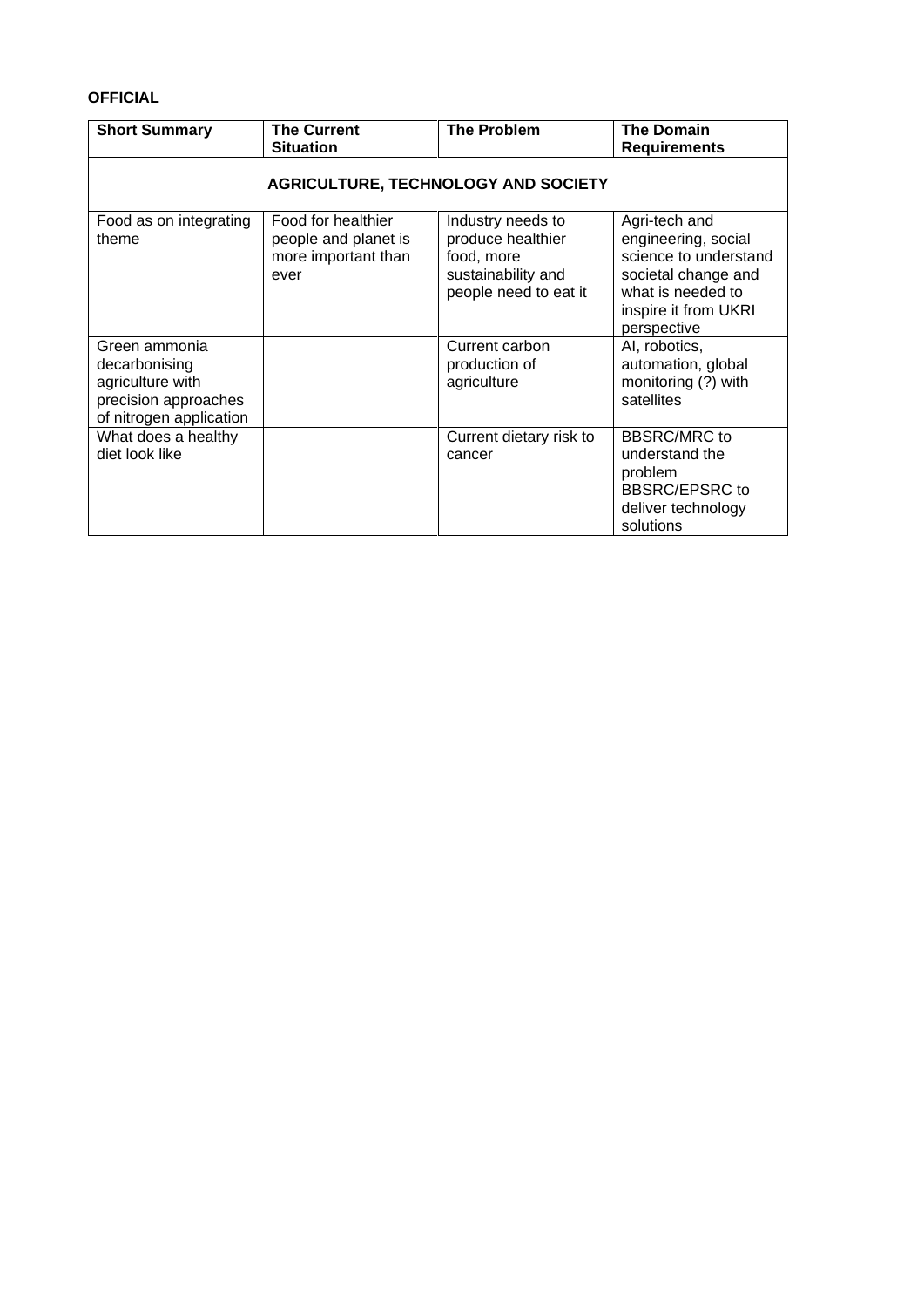| <b>Short Summary</b>                                            | <b>The Current</b><br><b>Situation</b>                                                                                                                                                                         | <b>The Problem</b>                                  | <b>The Domain</b><br><b>Requirements</b>                                                                                                                                                      |
|-----------------------------------------------------------------|----------------------------------------------------------------------------------------------------------------------------------------------------------------------------------------------------------------|-----------------------------------------------------|-----------------------------------------------------------------------------------------------------------------------------------------------------------------------------------------------|
| <b>SYNTHETIC BIOLOGY</b>                                        |                                                                                                                                                                                                                |                                                     |                                                                                                                                                                                               |
| Synthetic biology for<br>Net-Zero - innovate<br>around deadline | Strong Syn Bio<br>investment in UK,<br>include materials<br>What does biology<br>have to offer for<br>materials<br><b>Biobased</b><br>$materials =$<br>industrial<br>biotech<br>What are low hanging<br>fruit? | Working towards<br>effective production<br>platform | Translators -<br>understand different<br>disciplines - language<br>- fundamental ability<br>to communicate<br>Do need to think about<br>what needs to be<br>different from current<br>centres |
| Synthetic Biology - go<br>large                                 | We do things together<br>but could scale up for<br>quicker / bigger / more<br>impact                                                                                                                           | Not enough cash at<br>moment                        | Research scale up<br>and more translation                                                                                                                                                     |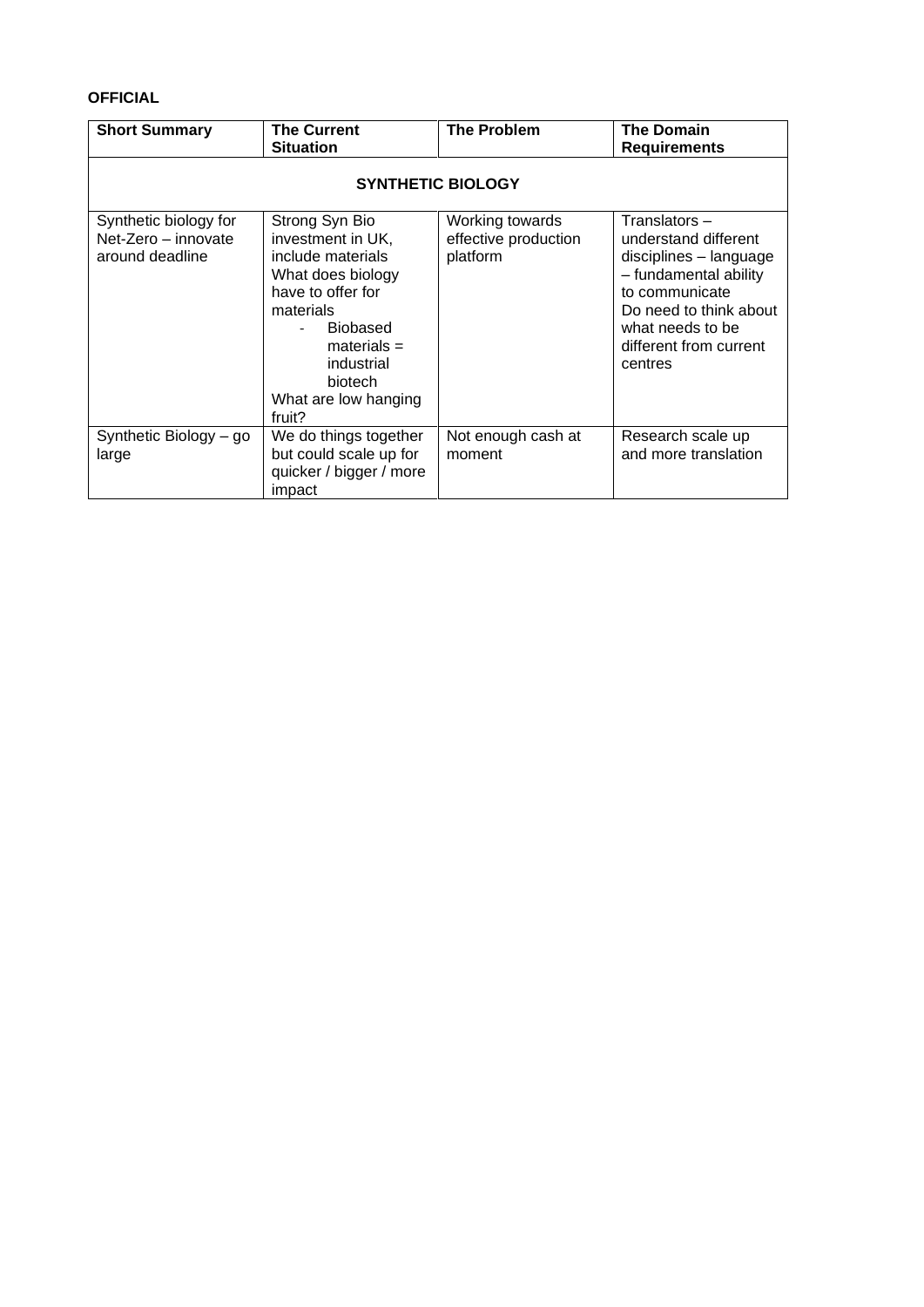| <b>Short Summary</b>                                                                        | <b>The Current</b><br><b>Situation</b>                                                                                                                                                                                                                                                                                                             | <b>The Problem</b>                                                                                                                                                                                                                                                          | <b>The Domain</b><br><b>Requirements</b>                                               |
|---------------------------------------------------------------------------------------------|----------------------------------------------------------------------------------------------------------------------------------------------------------------------------------------------------------------------------------------------------------------------------------------------------------------------------------------------------|-----------------------------------------------------------------------------------------------------------------------------------------------------------------------------------------------------------------------------------------------------------------------------|----------------------------------------------------------------------------------------|
| <b>ADVANCED MATERIALS</b>                                                                   |                                                                                                                                                                                                                                                                                                                                                    |                                                                                                                                                                                                                                                                             |                                                                                        |
| Advanced materials -<br>cross-over into other<br>councils<br>Med tech and data<br>tech area | Use links to specific<br>companies from each<br>council<br>Current activity -<br>Advanced<br>therapeutics<br>Health tech<br>and<br>diagnostics<br>Food systems<br>and diet<br>Co-Design and<br>manufacturing<br>Right through is an<br>opportunity<br>SME - biotech work in<br>this space<br>End to end approach:<br>SMEs, Patients,<br>Clinicians | Regulatory<br>requirements<br>Local production<br>challenges<br>Overcoming testing<br>and validation<br>challenges<br>Coordinated approach<br>to med tech<br>investments including<br>apps for healthcare<br>Med tech companies -<br>listening to user needs<br><b>NIHR</b> | Invest in hubs to bring<br>all these aspects<br>together in med tech /<br>digital tech |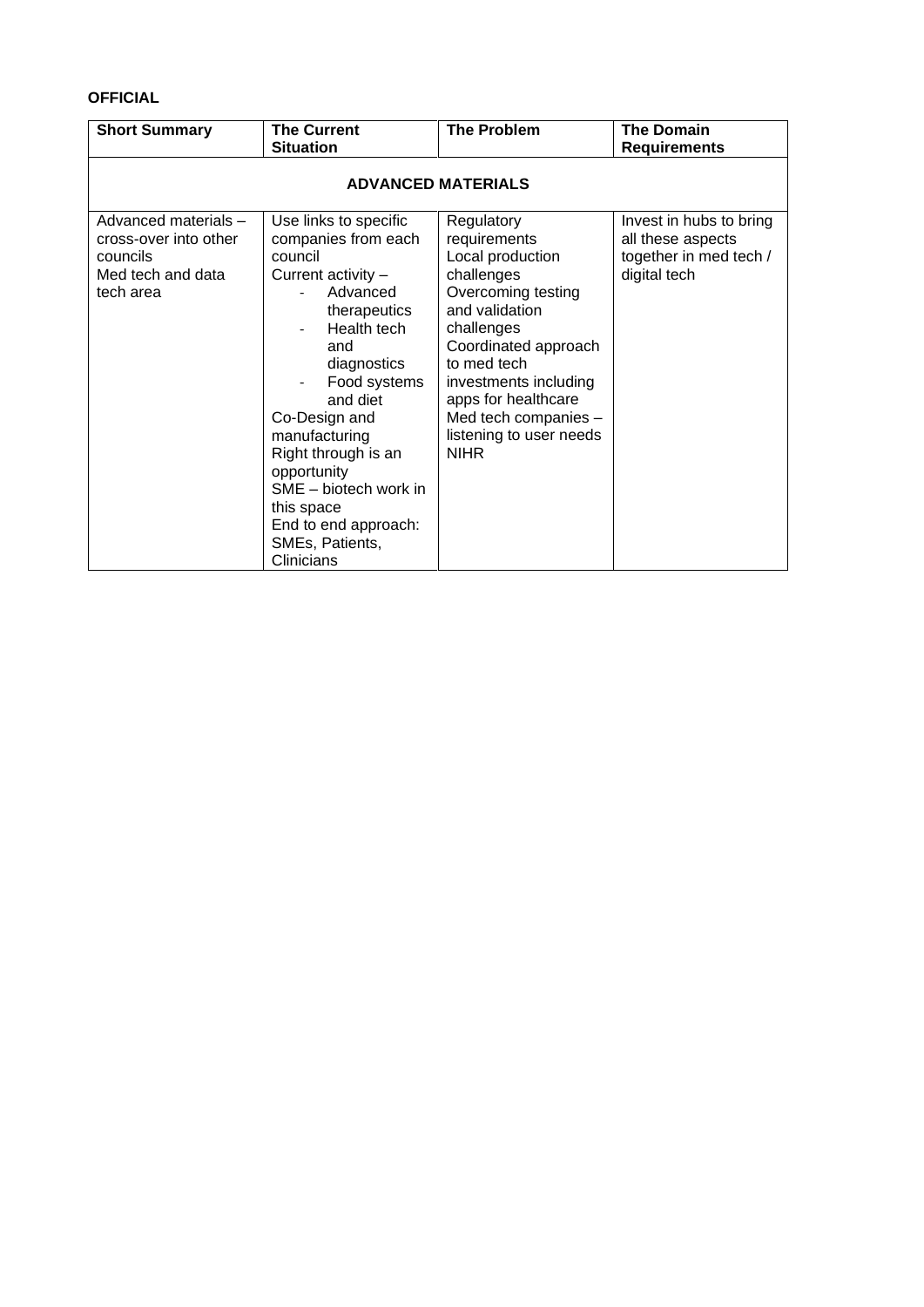| <b>Short Summary</b>                                                                 | <b>The Current</b><br><b>Situation</b>                                                                       | <b>The Problem</b>                                                   | <b>The Domain</b><br><b>Requirements</b>                                                                                                                                                                                                         |
|--------------------------------------------------------------------------------------|--------------------------------------------------------------------------------------------------------------|----------------------------------------------------------------------|--------------------------------------------------------------------------------------------------------------------------------------------------------------------------------------------------------------------------------------------------|
| <b>CROSS-CUTTING</b>                                                                 |                                                                                                              |                                                                      |                                                                                                                                                                                                                                                  |
| Communication<br>Holistic package<br><b>Skills</b><br>Put people with the<br>problem | Ecosystem creation -<br>changing how we think<br>about cross-disc                                            | Translators - people<br>can communicate<br>across disc               | People<br>FLFs is good $-$ time is<br>good (more than 3)                                                                                                                                                                                         |
| Multidisciplinary<br>approaches                                                      | Lack of risk / appetite<br>to apply at the<br>interface                                                      | Where do FLFs, SPF,<br><b>ISCF</b> applicants apply<br>in future     | Joint panels?<br>Better website and<br>language on<br>documents<br>Experiments with high<br>future rate<br>Anonymous peer<br>review / new horizons<br>MRC units being<br>dynamic, competitive<br>and more cross-<br>disciplinary after<br>review |
| Need a structure /<br>process and challenge<br>on: What are the big<br>new things    | No collective UKRI<br>process for identifying<br>big ideas and<br>challenging if they are<br>the right areas | How do we horizon<br>scan as UKRI in a<br>more structured<br>fashion | System and process<br>within UKRI to help a<br>structured cross<br>council debate on<br>large scale ambitious<br>programmes                                                                                                                      |